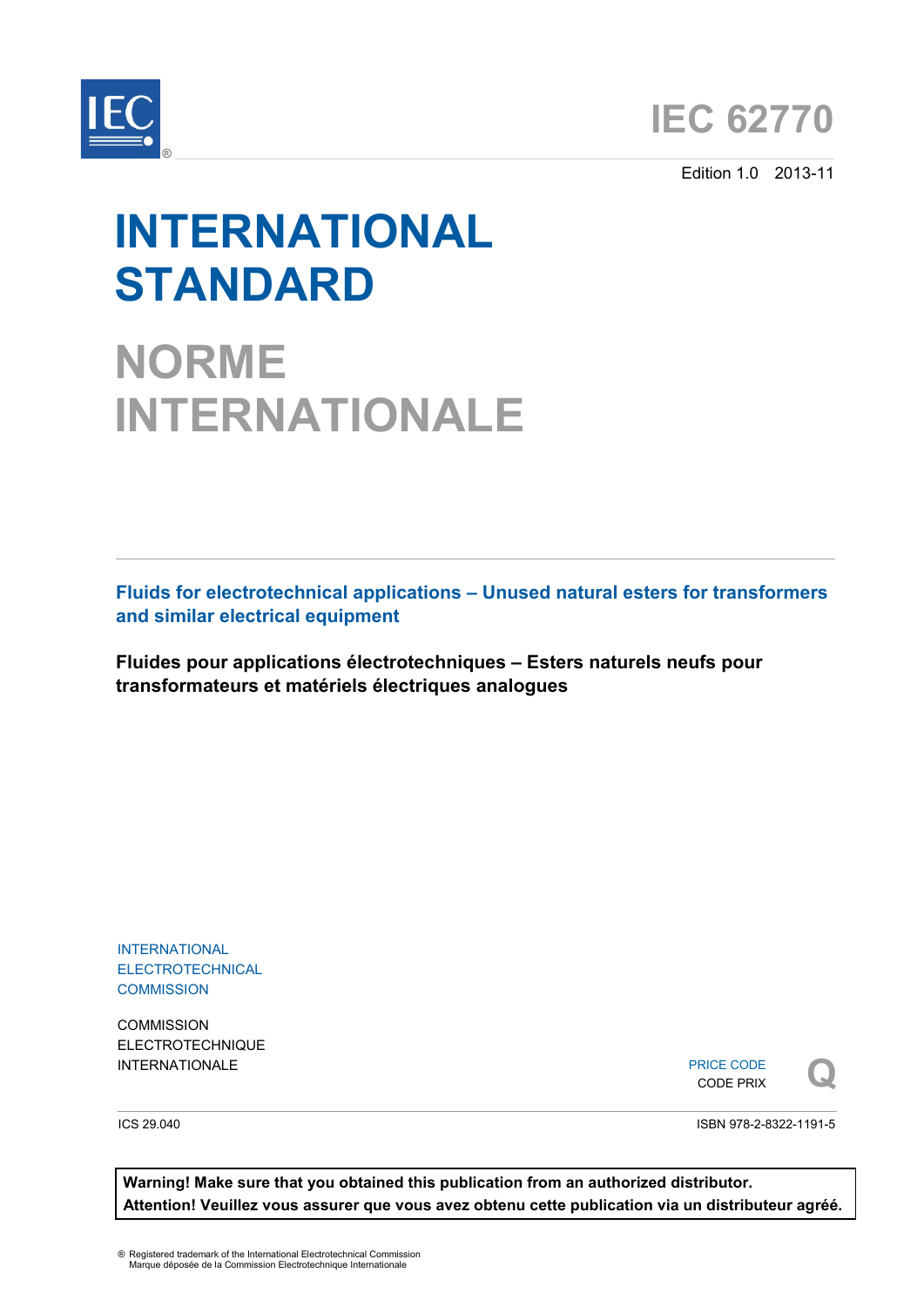$-2-$ 

# **CONTENTS**

| 1 |     |       |                                                                                      |  |  |  |
|---|-----|-------|--------------------------------------------------------------------------------------|--|--|--|
| 2 |     |       |                                                                                      |  |  |  |
| 3 |     |       |                                                                                      |  |  |  |
| 4 |     |       |                                                                                      |  |  |  |
|   | 4.1 |       |                                                                                      |  |  |  |
|   | 4.2 |       |                                                                                      |  |  |  |
|   |     | 4.2.1 |                                                                                      |  |  |  |
|   |     | 4.2.2 |                                                                                      |  |  |  |
|   |     | 4.2.3 |                                                                                      |  |  |  |
|   |     | 4.2.4 |                                                                                      |  |  |  |
|   |     | 4.2.5 |                                                                                      |  |  |  |
|   | 4.3 |       |                                                                                      |  |  |  |
|   |     | 4.3.1 |                                                                                      |  |  |  |
|   |     | 4.3.2 |                                                                                      |  |  |  |
|   |     | 4.3.3 |                                                                                      |  |  |  |
|   | 4.4 |       |                                                                                      |  |  |  |
|   |     | 4.4.1 |                                                                                      |  |  |  |
|   |     | 4.4.2 |                                                                                      |  |  |  |
|   |     | 4.4.3 |                                                                                      |  |  |  |
|   |     | 4.4.4 |                                                                                      |  |  |  |
|   | 4.5 |       |                                                                                      |  |  |  |
|   |     | 4.5.1 |                                                                                      |  |  |  |
|   |     | 4.5.2 |                                                                                      |  |  |  |
|   |     | 4.5.3 |                                                                                      |  |  |  |
|   |     | 4.5.4 |                                                                                      |  |  |  |
|   | 4.6 |       |                                                                                      |  |  |  |
|   |     | 4.6.1 |                                                                                      |  |  |  |
|   |     | 4.6.2 |                                                                                      |  |  |  |
|   |     | 4.6.3 |                                                                                      |  |  |  |
|   |     | 4.6.4 |                                                                                      |  |  |  |
| 5 |     |       | Classification, identification, general delivery requirements and sampling 12        |  |  |  |
|   | 5.1 |       |                                                                                      |  |  |  |
|   | 5.2 |       |                                                                                      |  |  |  |
|   | 5.3 |       |                                                                                      |  |  |  |
|   |     |       | Annex A (normative) Summary of the test method for evaluating oxidation stability of |  |  |  |
|   | A.1 |       |                                                                                      |  |  |  |
|   | A.2 |       |                                                                                      |  |  |  |
|   | A.3 |       |                                                                                      |  |  |  |
|   | A.4 |       |                                                                                      |  |  |  |
|   | A.5 |       |                                                                                      |  |  |  |
|   |     |       | Annex B (informative) Specifications of low-viscosity insulating fluids derived from |  |  |  |
|   |     |       |                                                                                      |  |  |  |
|   |     |       |                                                                                      |  |  |  |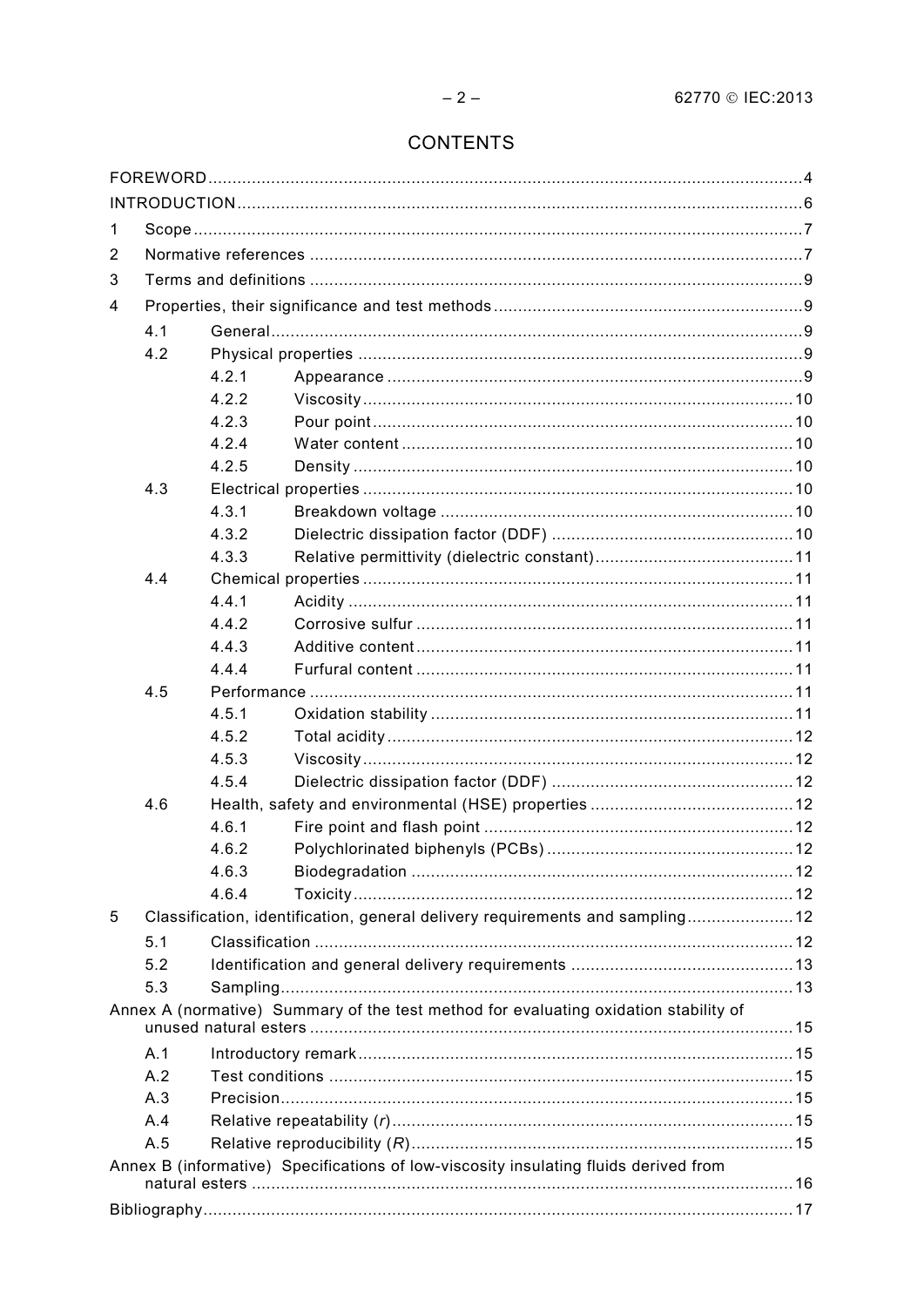| Table A.1 – Relative repeatability and relative reproducibility obtained for different    |  |
|-------------------------------------------------------------------------------------------|--|
| Table B.1 – Specifications for low-viscosity of monoesters derived from natural esters 16 |  |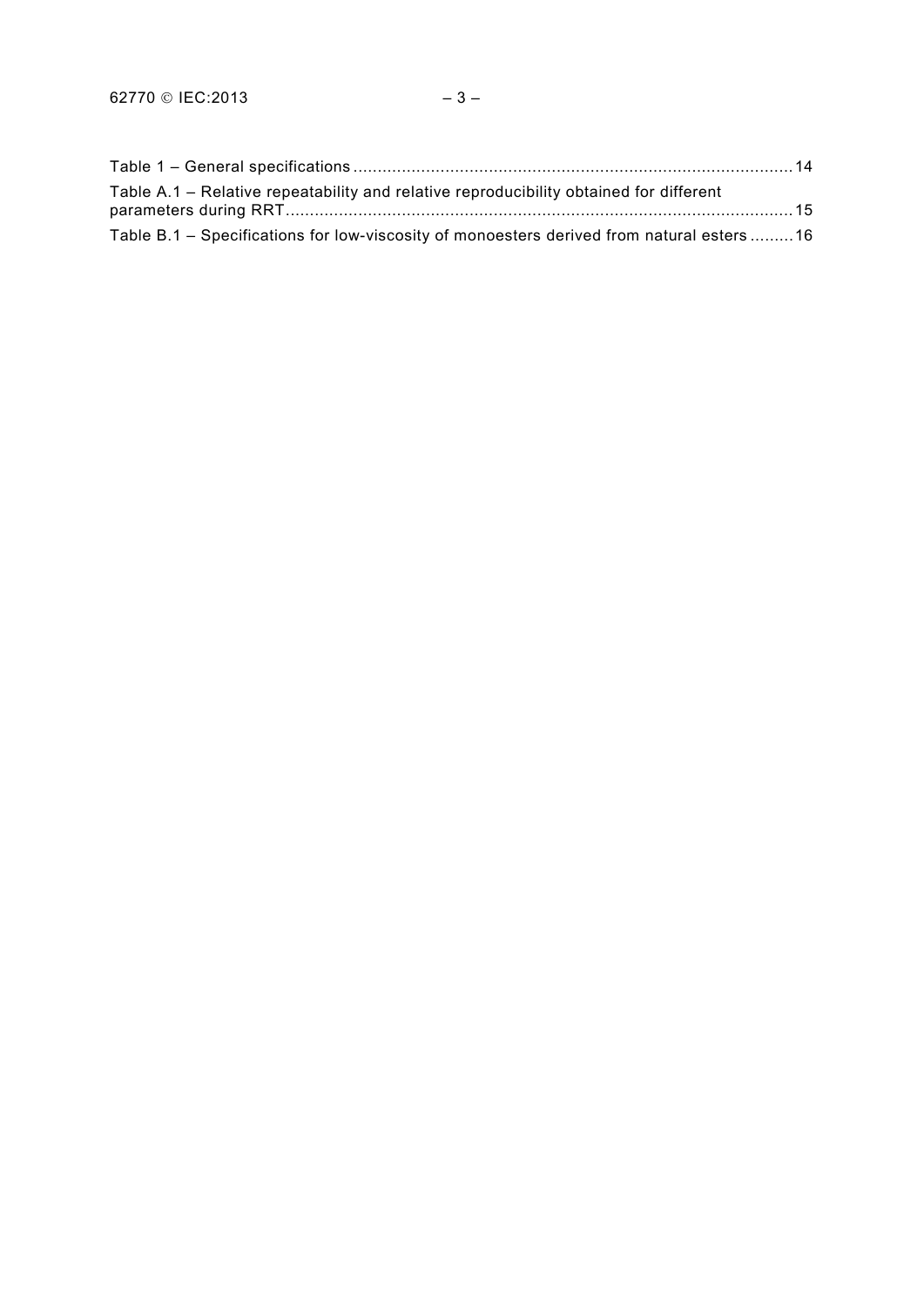## INTERNATIONAL ELECTROTECHNICAL COMMISSION \_\_\_\_\_\_\_\_\_\_\_\_

# **FLUIDS FOR ELECTROTECHNICAL APPLICATIONS – UNUSED NATURAL ESTERS FOR TRANSFORMERS AND SIMILAR ELECTRICAL EQUIPMENT**

## FOREWORD

- <span id="page-3-0"></span>1) The International Electrotechnical Commission (IEC) is a worldwide organization for standardization comprising all national electrotechnical committees (IEC National Committees). The object of IEC is to promote international co-operation on all questions concerning standardization in the electrical and electronic fields. To this end and in addition to other activities, IEC publishes International Standards, Technical Specifications, Technical Reports, Publicly Available Specifications (PAS) and Guides (hereafter referred to as "IEC Publication(s)"). Their preparation is entrusted to technical committees; any IEC National Committee interested in the subject dealt with may participate in this preparatory work. International, governmental and nongovernmental organizations liaising with the IEC also participate in this preparation. IEC collaborates closely with the International Organization for Standardization (ISO) in accordance with conditions determined by agreement between the two organizations.
- 2) The formal decisions or agreements of IEC on technical matters express, as nearly as possible, an international consensus of opinion on the relevant subjects since each technical committee has representation from all interested IEC National Committees.
- 3) IEC Publications have the form of recommendations for international use and are accepted by IEC National Committees in that sense. While all reasonable efforts are made to ensure that the technical content of IEC Publications is accurate, IEC cannot be held responsible for the way in which they are used or for any misinterpretation by any end user.
- 4) In order to promote international uniformity, IEC National Committees undertake to apply IEC Publications transparently to the maximum extent possible in their national and regional publications. Any divergence between any IEC Publication and the corresponding national or regional publication shall be clearly indicated in the latter.
- 5) IEC itself does not provide any attestation of conformity. Independent certification bodies provide conformity assessment services and, in some areas, access to IEC marks of conformity. IEC is not responsible for any services carried out by independent certification bodies.
- 6) All users should ensure that they have the latest edition of this publication.
- 7) No liability shall attach to IEC or its directors, employees, servants or agents including individual experts and members of its technical committees and IEC National Committees for any personal injury, property damage or other damage of any nature whatsoever, whether direct or indirect, or for costs (including legal fees) and expenses arising out of the publication, use of, or reliance upon, this IEC Publication or any other IEC Publications.
- 8) Attention is drawn to the Normative references cited in this publication. Use of the referenced publications is indispensable for the correct application of this publication.
- 9) Attention is drawn to the possibility that some of the elements of this IEC Publication may be the subject of patent rights. IEC shall not be held responsible for identifying any or all such patent rights.

International Standard IEC 62770 has been prepared by IEC technical committee 10: Fluids for electrotechnical applications.

The text of this standard is based on the following documents:

| <b>FDIS</b> | Report on voting |
|-------------|------------------|
| 10/909/FDIS | 10/933/RVD       |

Full information on the voting for the approval of this standard can be found in the report on voting indicated in the above table.

This publication has been drafted in accordance with the ISO/IEC Directives, Part 2.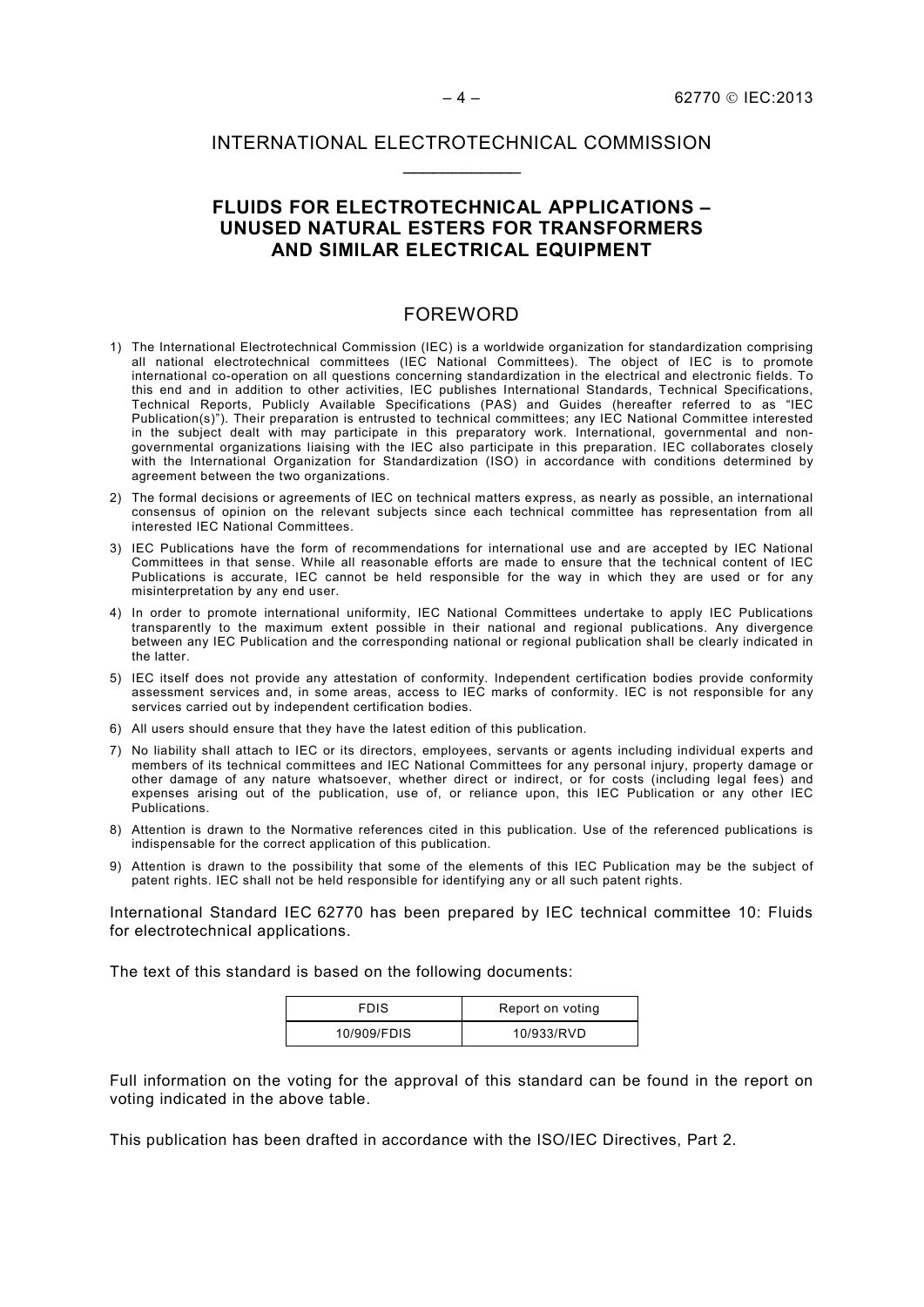The committee has decided that the contents of this publication will remain unchanged until the stability date indicated on the IEC web site under "http://webstore.iec.ch" in the data related to the specific publication. At this date, the publication will be

- reconfirmed,
- withdrawn,
- replaced by a revised edition, or
- amended.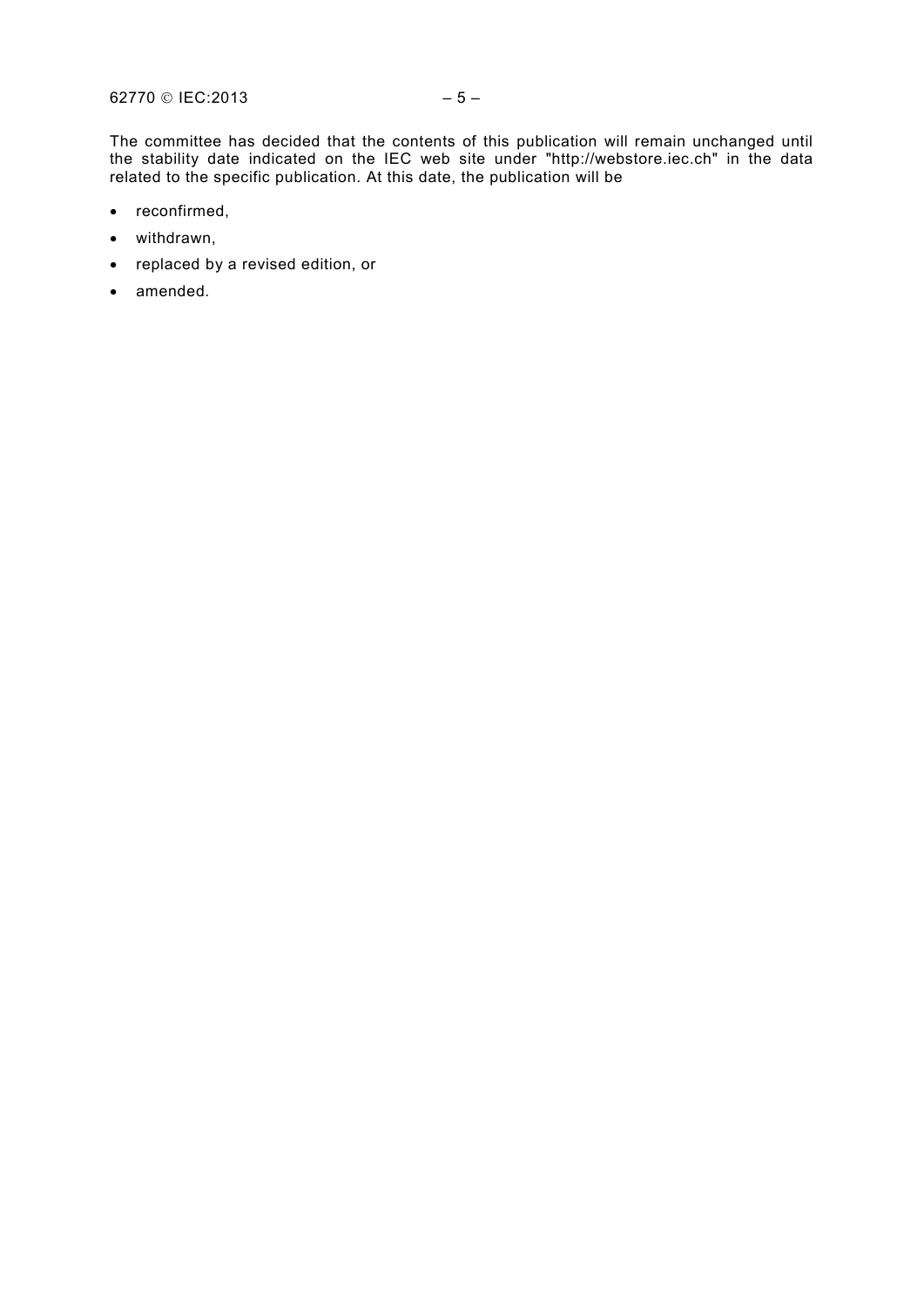## INTRODUCTION

<span id="page-5-0"></span>Because of their higher fire points and better environmental compatibility relative to petroleum derived insulating mineral oil, the use of vegetable oils and other natural esters is on the rise as insulating and heat transfer fluids in electrical devices such as transformers.

This standard sets performance criteria for unused natural esters earmarked for electrical applications. However, the use of natural esters is recommended only for equipment that is not open to the atmosphere, e.g. sealed transformers and reactors because these fluids are prone to rapid oxidation.

This International Standard does not purport to address all the safety problems associated with its use. It is the responsibility of the user of the standard to establish appropriate health and safety practices and determine the applicability of regulatory limitation prior to use.

Unused natural esters which are the subject of this standard should be handled with due regard to personal hygiene. Direct contact with eyes should be avoided. In case of eye contact, irrigation with copious amounts of clean running water should be carried out and medical advice sought.

Performance of some of the tests mentioned in this standard could lead to a hazardous situation. Attention is drawn to the relevant standard test method for guidance.

The disposal of natural esters, chemicals and sample containers mentioned in this standard should be carried out in accordance with current national legislation with regard to the impact on the environment. Every precaution should be taken to prevent the release of natural esters into the environment.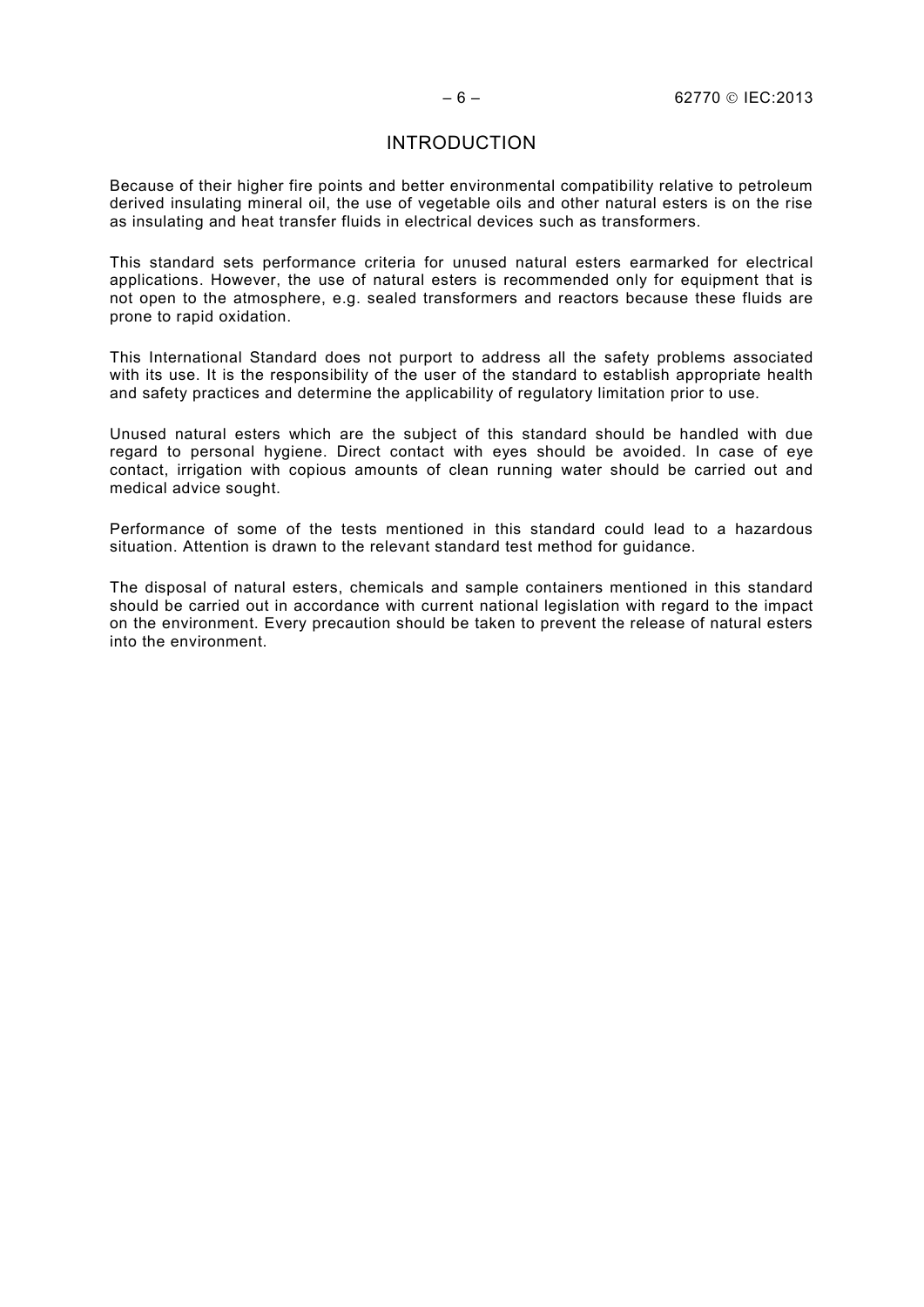# **FLUIDS FOR ELECTROTECHNICAL APPLICATIONS – UNUSED NATURAL ESTERS FOR TRANSFORMERS AND SIMILAR ELECTRICAL EQUIPMENT**

### <span id="page-6-0"></span>**1 Scope**

This International Standard describes specifications and test methods for unused natural esters in transformers and similar oil-impregnated electrical equipment in which a liquid is required as an insulating and heat transfer medium.

Use of natural esters is not recommended for electrical equipment that is open to the atmosphere.

In this standard the term "natural esters" applies to insulating fluids for transformers and similar electrical equipment with suitable biodegradability and environmental compatibility. Such natural esters are vegetable oils obtained from seeds and oils obtained from other suitable biological materials and delivered to an agreed point, at a set time period. These oils are comprised of triglycerides.

Natural esters with additives are within the scope of this standard. Because of their different chemical composition, natural esters differ from insulating mineral oils and other insulating fluids that have high fire points, such as synthetic esters or silicone fluids.

Natural, ester-derived insulating fluids with low viscosity have been introduced but are not covered by this standard. Pertinent properties of such fluids are given in Annex B.

This standard is applicable only to unused natural esters. Reclaimed natural esters and natural esters blended with non-natural esters fluids are beyond the scope of this standard.

The chemical nomenclature and scientific notations used in the standard are in accordance with the IUPAC handbook (Quantities, Units and Symbols in Physical Chemistry).

#### <span id="page-6-1"></span>**2 Normative references**

The following documents, in whole or in part, are normatively referenced in this document and are indispensable for its application. For dated references, only the edition cited applies. For undated references, the latest edition of the referenced document (including any amendments) applies.

IEC 60076-14, *Power transformers - Part 14: Liquid-immersed power transformers using hightemperature insulation materials*

IEC 60156, *Insulating liquids – Determination of the breakdown voltage at power frequency – Test method*

IEC 60247, *Insulating liquids – Measurement of relative permittivity, dielectric dissipation factor and DC resistivity of insulating fluids*

IEC 60296, *Fluids for electrotechnical applications – Unused mineral insulating oils for transformers and switchgear*

IEC 60475, *Method of sampling liquid dielectrics*

IEC 60666, *Detection and determination of specific additives in mineral insulating oils*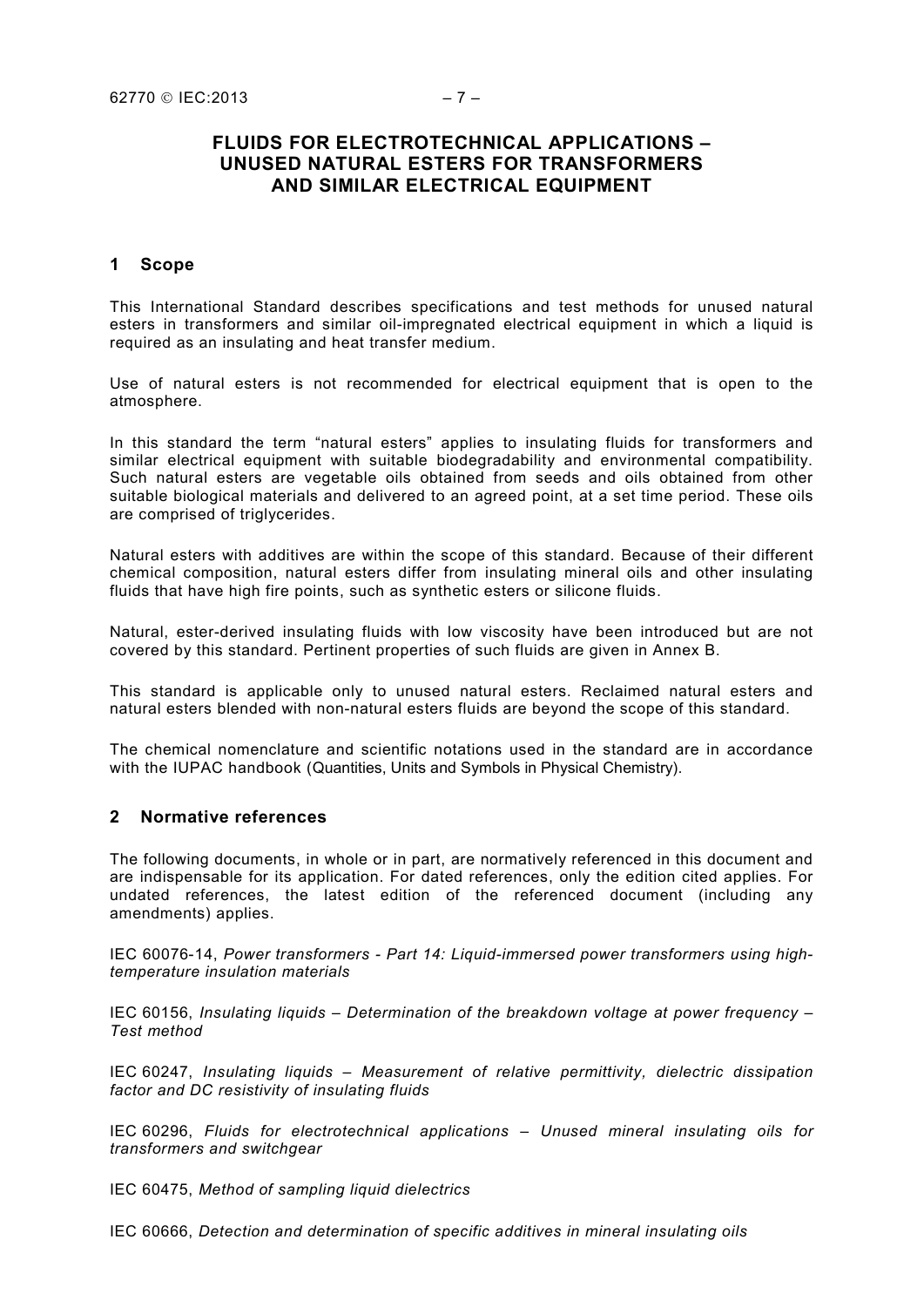IEC 60814, *Insulating liquids – Oil-impregnated paper and pressboard – Determination of water by automatic coulometric Karl Fischer titration*

IEC 61100, *Classification of insulating liquids according to fire-point and net calorific value[1](#page-7-0)*

IEC 61125:1992, *Unused hydrocarbon-based insulating fluids – Test methods for evaluating the oxidation stability*

IEC 61198, *Mineral insulating oils – Methods for the determination of 2-furfural and related compounds*

IEC 61619, *Insulating liquids – Contamination by polychlorinated biphenyls (PCBs) – Method of determination by capillary column gas chromatography*

IEC 61620, *Insulating liquids – Determination of the dielectric dissipation factor by measurement of the conductance and capacitance – Test method*

IEC 62021-3, *Insulating liquids – Determination of acidity – Part 3: Test methods for non mineral insulating oils [2](#page-7-1)*

IEC 62535:2008, *Insulating liquids – Test method for detection of potentially corrosive sulfur in used and unused insulating oils*

IEC 62697-1, *Test method for quantitative determination of corrosive sulfur compounds in unused and used insulating liquids – Part 1: Test method for quantitative determination of dibenzyl disulfide (DBDS)*

ISO 2592, *Determination of flash and fire point – Cleveland open cup method*

ISO 2719, *Determination of flash point – Pensky-Martens closed cup method*

ISO 3016, *Petroleum products – Determination of pour point*

ISO 3104, *Petroleum products – Transparent and opaque fluids – Determination of kinematic viscosity and calculation of dynamic viscosity*

ISO 3675, *Crude petroleum and liquid petroleum products – Laboratory determination of density – Hydrometer method*

ISO 12185, *Crude petroleum and petroleum products – Determination of density – Oscillating U-tube method*

ASTM D 1275, *Standard Test Method for Corrosive Sulfur in Electrical Insulating Oils*

OECD 201-203, *Test Guidelines for ecotoxicity*

OECD 301, *Guideline for testing of chemicals adopted by European Council on July 17th 1992*

US EPA, *Office of Prevention, Pesticides and Toxic Substances (OPPTS)* 

835.311, *Fate, Transport and Transformation Test Guidelines*

—————————

<span id="page-7-0"></span><sup>1</sup> Withdrawn in 2009 and partially replaced by IEC 61039.

<span id="page-7-1"></span><sup>2</sup> To be published.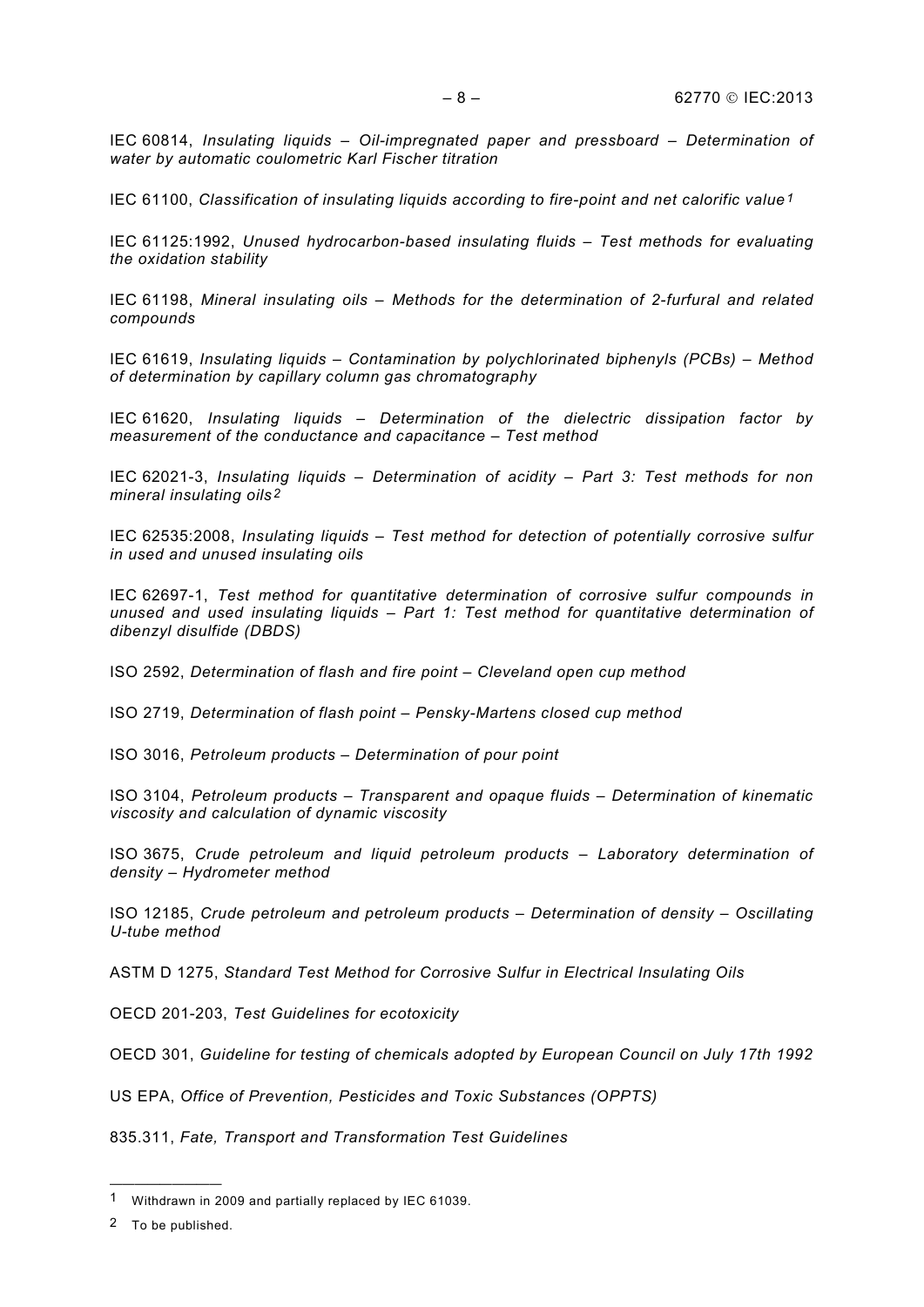# SOMMAIRE

| 1 |                                                                                        |       |                                                                                       |  |  |  |
|---|----------------------------------------------------------------------------------------|-------|---------------------------------------------------------------------------------------|--|--|--|
| 2 |                                                                                        |       |                                                                                       |  |  |  |
| 3 |                                                                                        |       |                                                                                       |  |  |  |
| 4 |                                                                                        |       |                                                                                       |  |  |  |
|   | 4.1                                                                                    |       |                                                                                       |  |  |  |
|   | 4.2                                                                                    |       |                                                                                       |  |  |  |
|   |                                                                                        | 4.2.1 |                                                                                       |  |  |  |
|   |                                                                                        | 4.2.2 |                                                                                       |  |  |  |
|   |                                                                                        | 4.2.3 |                                                                                       |  |  |  |
|   |                                                                                        | 4.2.4 |                                                                                       |  |  |  |
|   |                                                                                        | 4.2.5 |                                                                                       |  |  |  |
|   | 4.3                                                                                    |       |                                                                                       |  |  |  |
|   |                                                                                        | 4.3.1 |                                                                                       |  |  |  |
|   |                                                                                        | 4.3.2 |                                                                                       |  |  |  |
|   |                                                                                        | 4.3.3 |                                                                                       |  |  |  |
|   | 4.4                                                                                    |       |                                                                                       |  |  |  |
|   |                                                                                        | 4.4.1 |                                                                                       |  |  |  |
|   |                                                                                        | 4.4.2 |                                                                                       |  |  |  |
|   |                                                                                        | 4.4.3 |                                                                                       |  |  |  |
|   |                                                                                        | 4.4.4 |                                                                                       |  |  |  |
|   | 4.5                                                                                    |       |                                                                                       |  |  |  |
|   |                                                                                        | 4.5.1 |                                                                                       |  |  |  |
|   |                                                                                        | 4.5.2 |                                                                                       |  |  |  |
|   |                                                                                        | 4.5.3 |                                                                                       |  |  |  |
|   |                                                                                        | 4.5.4 |                                                                                       |  |  |  |
|   | 4.6                                                                                    |       | Propriétés liées à l'hygiène, à la sécurité et à l'environnement (HSE) 28             |  |  |  |
|   |                                                                                        | 4.6.1 |                                                                                       |  |  |  |
|   |                                                                                        | 4.6.2 |                                                                                       |  |  |  |
|   |                                                                                        | 4.6.3 |                                                                                       |  |  |  |
|   |                                                                                        | 4.6.4 |                                                                                       |  |  |  |
| 5 | Classification, identification, exigences générales de livraison et échantillonnage 29 |       |                                                                                       |  |  |  |
|   | 5.1                                                                                    |       |                                                                                       |  |  |  |
|   | 5.2                                                                                    |       |                                                                                       |  |  |  |
|   | 5.3                                                                                    |       |                                                                                       |  |  |  |
|   |                                                                                        |       | Annexe A (normative) Résumé de la méthode d'essai utilisée pour l'évaluation de la    |  |  |  |
|   | A.1                                                                                    |       |                                                                                       |  |  |  |
|   | A.2                                                                                    |       |                                                                                       |  |  |  |
|   | A.3                                                                                    |       |                                                                                       |  |  |  |
|   | A.4                                                                                    |       |                                                                                       |  |  |  |
|   | A.5                                                                                    |       |                                                                                       |  |  |  |
|   |                                                                                        |       | Annexe B (informative) Spécifications des fluides isolants à faible viscosité dérivés |  |  |  |
|   |                                                                                        |       |                                                                                       |  |  |  |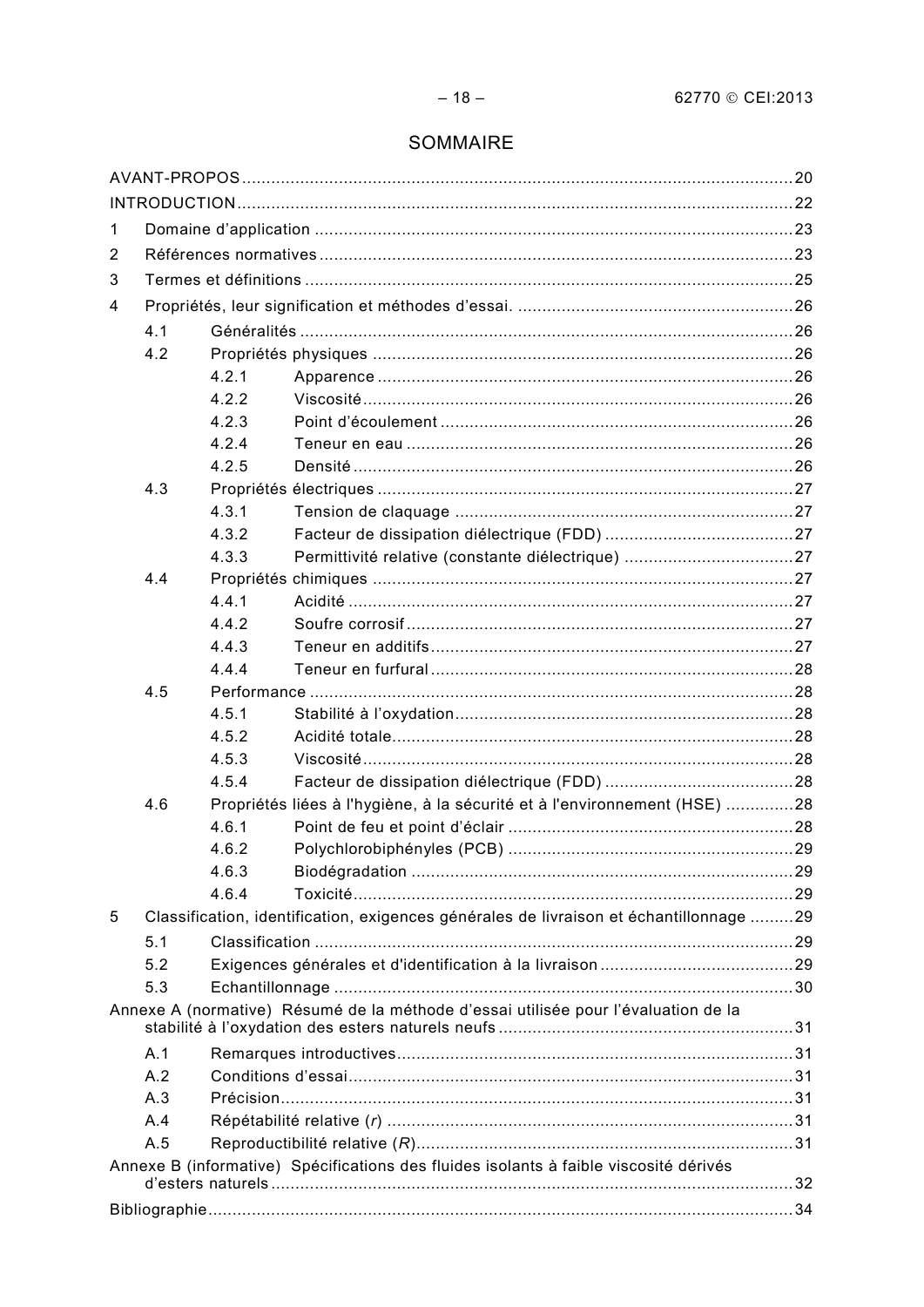| Tableau A.1 – Répétabilité relative et reproductibilité relative obtenues pour différents |  |
|-------------------------------------------------------------------------------------------|--|
| Tableau B.1 – Spécifications relatives à la faible viscosité des monoesters dérivés       |  |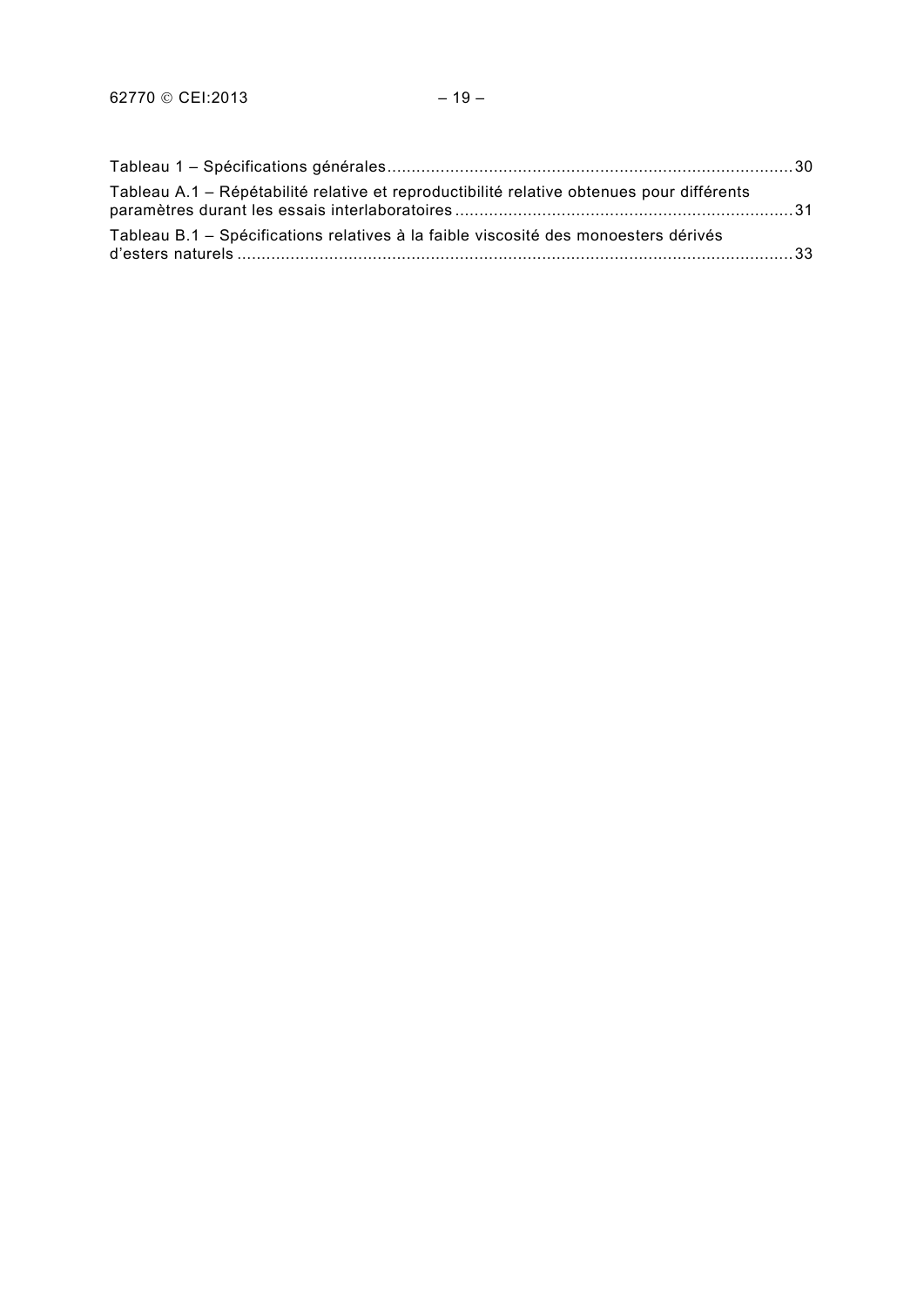# COMMISSION ÉLECTROTECHNIQUE INTERNATIONALE \_\_\_\_\_\_\_\_\_\_\_\_\_\_

# **FLUIDES POUR APPLICATIONS ÉLECTROTECHNIQUES – ESTERS NATURELS NEUFS POUR TRANSFORMATEURS ET MATÉRIELS ÉLECTRIQUES ANALOGUES**

## AVANT-PROPOS

- <span id="page-10-0"></span>1) La Commission Electrotechnique Internationale (CEI) est une organisation mondiale de normalisation composée de l'ensemble des comités électrotechniques nationaux (Comités nationaux de la CEI). La CEI a pour objet de favoriser la coopération internationale pour toutes les questions de normalisation dans les domaines de l'électricité et de l'électronique. A cet effet, la CEI – entre autres activités – publie des Normes internationales, des Spécifications techniques, des Rapports techniques, des Spécifications accessibles au public (PAS) et des Guides (ci-après dénommés "Publication(s) de la CEI"). Leur élaboration est confiée à des comités d'études, aux travaux desquels tout Comité national intéressé par le sujet traité peut participer. Les organisations internationales, gouvernementales et non gouvernementales, en liaison avec la CEI, participent également aux travaux. La CEI collabore étroitement avec l'Organisation Internationale de Normalisation (ISO), selon des conditions fixées par accord entre les deux organisations.
- 2) Les décisions ou accords officiels de la CEI concernant les questions techniques représentent, dans la mesure du possible, un accord international sur les sujets étudiés, étant donné que les Comités nationaux de la CEI intéressés sont représentés dans chaque comité d'études.
- 3) Les Publications de la CEI se présentent sous la forme de recommandations internationales et sont agréées comme telles par les Comités nationaux de la CEI. Tous les efforts raisonnables sont entrepris afin que la CEI s'assure de l'exactitude du contenu technique de ses publications; la CEI ne peut pas être tenue responsable de l'éventuelle mauvaise utilisation ou interprétation qui en est faite par un quelconque utilisateur final.
- 4) Dans le but d'encourager l'uniformité internationale, les Comités nationaux de la CEI s'engagent, dans toute la mesure possible, à appliquer de façon transparente les Publications de la CEI dans leurs publications nationales et régionales. Toutes divergences entre toutes Publications de la CEI et toutes publications nationales ou régionales correspondantes doivent être indiquées en termes clairs dans ces dernières.
- 5) La CEI elle-même ne fournit aucune attestation de conformité. Des organismes de certification indépendants fournissent des services d'évaluation de conformité et, dans certains secteurs, accèdent aux marques de conformité de la CEI. La CEI n'est responsable d'aucun des services effectués par les organismes de certification indépendants.
- 6) Tous les utilisateurs doivent s'assurer qu'ils sont en possession de la dernière édition de cette publication.
- 7) Aucune responsabilité ne doit être imputée à la CEI, à ses administrateurs, employés, auxiliaires ou mandataires, y compris ses experts particuliers et les membres de ses comités d'études et des Comités nationaux de la CEI, pour tout préjudice causé en cas de dommages corporels et matériels, ou de tout autre dommage de quelque nature que ce soit, directe ou indirecte, ou pour supporter les coûts (y compris les frais de justice) et les dépenses découlant de la publication ou de l'utilisation de cette Publication de la CEI ou de toute autre Publication de la CEI, ou au crédit qui lui est accordé.
- 8) L'attention est attirée sur les références normatives citées dans cette publication. L'utilisation de publications référencées est obligatoire pour une application correcte de la présente publication.
- 9) L'attention est attirée sur le fait que certains des éléments de la présente Publication de la CEI peuvent faire l'objet de droits de brevet. La CEI ne saurait être tenue pour responsable de ne pas avoir identifié de tels droits de brevets et de ne pas avoir signalé leur existence.

La Norme internationale CEI 62770 a été établie par le comité d'études 10 de la CEI: Fluides pour applications électrotechniques.

Le texte de cette norme est issu des documents suivants:

| <b>FDIS</b> | Rapport de vote |
|-------------|-----------------|
| 10/909/FDIS | 10/933/RVD      |

Le rapport de vote indiqué dans le tableau ci-dessus donne toute information sur le vote ayant abouti à l'approbation de cette norme.

Cette publication a été rédigée selon les Directives ISO/CEI, Partie 2.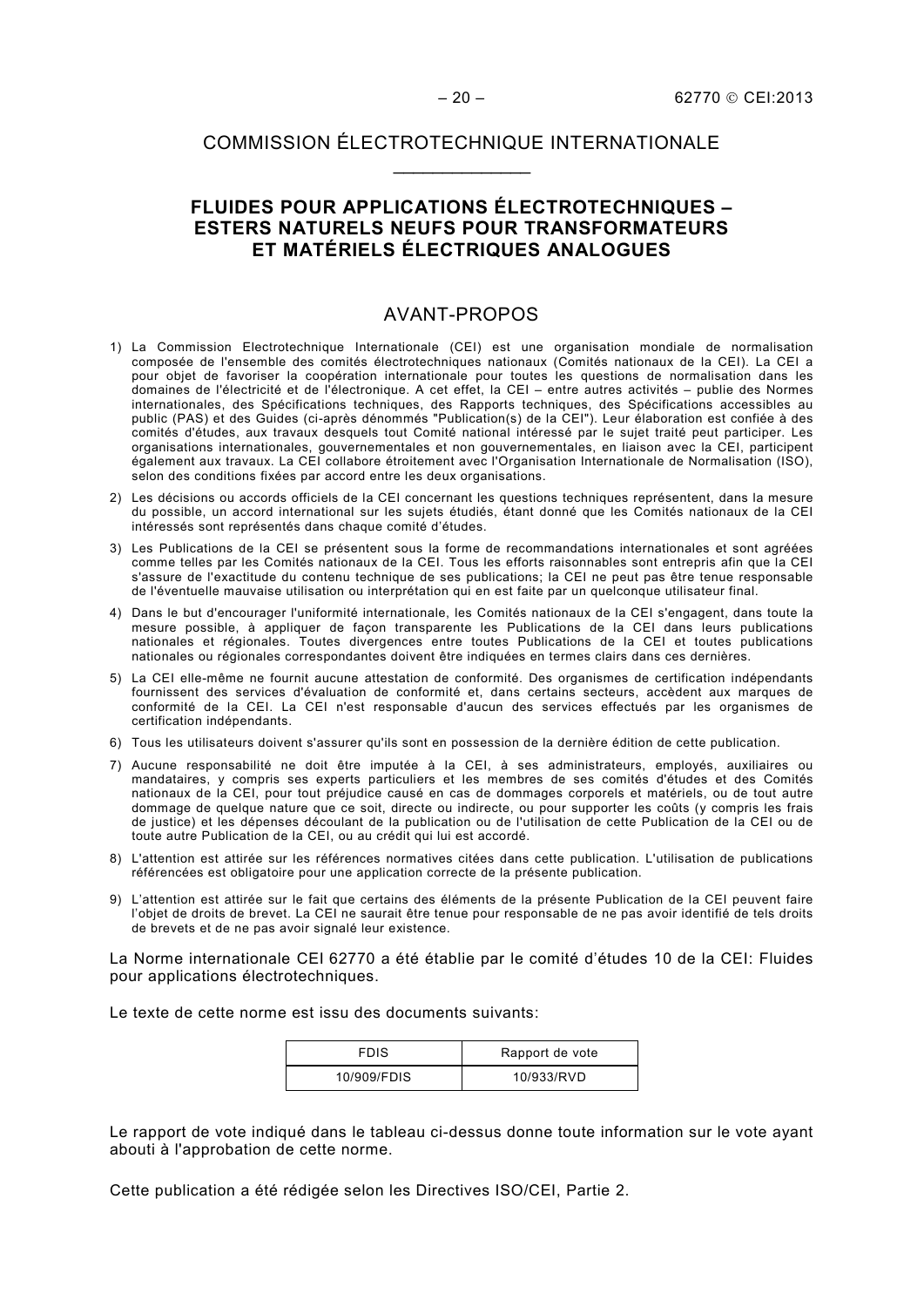Le comité a décidé que le contenu de cette publication ne sera pas modifié avant la date de stabilité indiquée sur le site web de la CEI sous "http://webstore.iec.ch" dans les données relatives à la publication recherchée. A cette date, la publication sera

- reconduite,
- supprimée,
- remplacée par une édition révisée, ou
- amendée.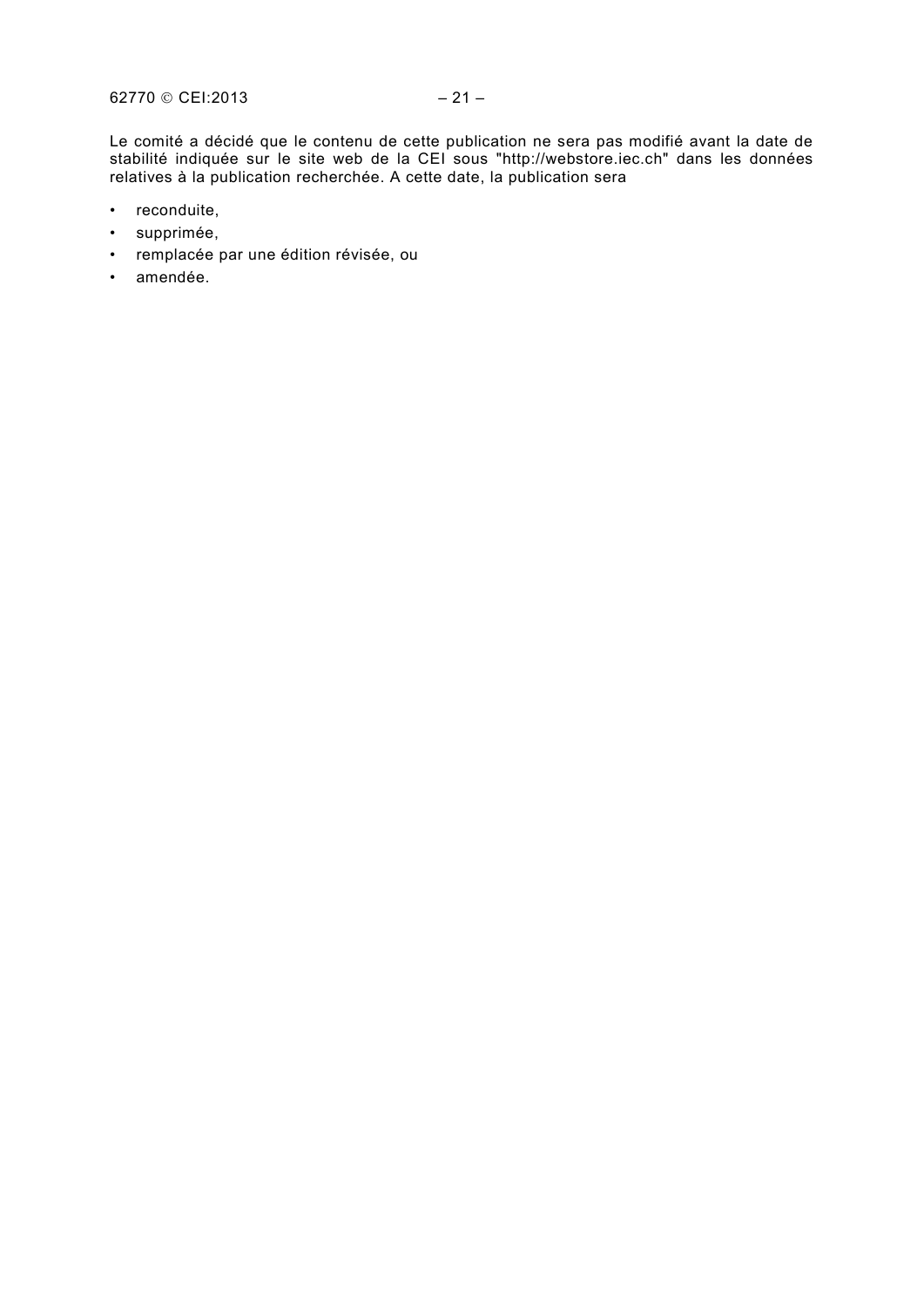## INTRODUCTION

<span id="page-12-0"></span>Du fait de leurs points de feu plus élevés et de leur meilleure compatibilité environnementale, par comparaison avec l'huile minérale isolante dérivée du pétrole, l'utilisation des huiles végétales et d'autres esters naturels est en augmentation en tant que liquides isolants et fluides caloporteurs dans les appareils électriques tels que les transformateurs.

La présente norme établit des critères de performance pour les esters naturels neufs destinés aux applications électriques. Cependant, l'utilisation des esters naturels est recommandée uniquement pour les matériels qui ne sont pas situés à l'air libre, par exemple les transformateurs et réacteurs scellés, car ces fluides sont exposés à une oxydation rapide.

La présente Norme internationale ne vise pas à répondre à tous les problèmes de sécurité associés à son utilisation. Il est de la responsabilité de l'utilisateur de cette norme de mettre en place les pratiques d'hygiène et de sécurité adéquates et de déterminer avant utilisation si des contraintes réglementaires s'appliquent.

Il convient que les esters naturels neufs dont traite cette norme soient manipulés en respectant l'hygiène personnelle. Il convient d'éviter tout contact direct avec les yeux. En cas de contact oculaire, il convient de laver les yeux abondamment à l'eau courante propre et demander un avis médical.

Certains des essais mentionnés dans la présente norme sont susceptibles d'entraîner une situation dangereuse. L'attention est attirée sur la nome applicable à des fins de conseil.

Il convient d'éliminer des esters naturels, des produits chimiques et des récipients d'échantillons mentionnés conformément à la législation nationale en vigueur pour ce qui concerne l'impact sur l'environnement. Il convient de prendre toutes les précautions afin d'empêcher le rejet d'esters naturels dans l'environnement.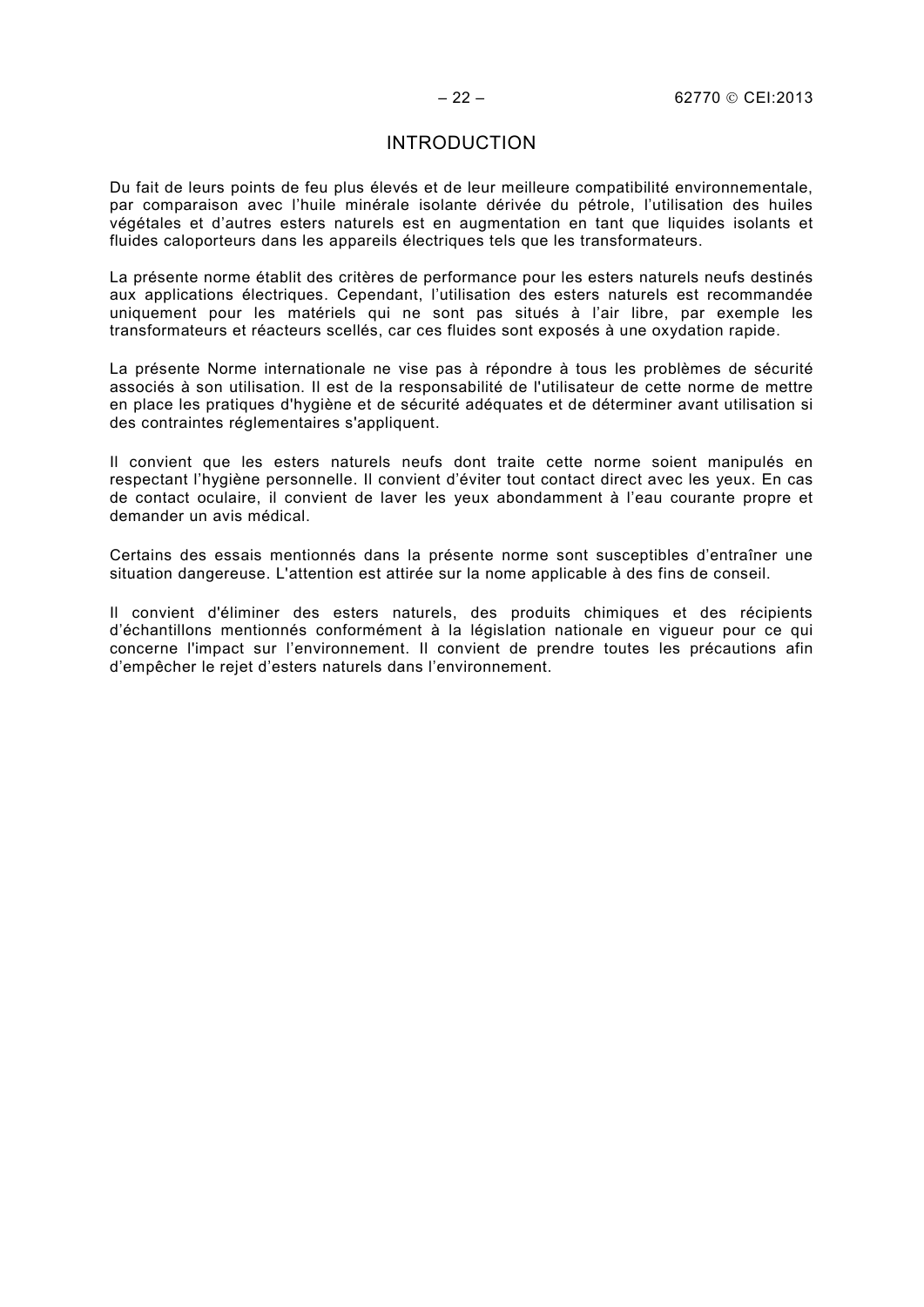## **FLUIDES POUR APPLICATIONS ÉLECTROTECHNIQUES – ESTERS NATURELS NEUFS POUR TRANSFORMATEURS ET MATÉRIELS ÉLECTRIQUES ANALOGUES**

## <span id="page-13-0"></span>**1 Domaine d'application**

La présente Norme internationale décrit les spécifications et méthodes d'essai applicables aux esters naturels neufs dans les transformateurs et matériels électriques imprégnés d'huile analogues nécessitant un liquide en tant que milieu isolant et caloporteur.

L'utilisation d'esters naturels n'est pas recommandée pour les matériels électriques situés à l'air libre.

Dans la présente norme, le terme "esters naturels" s'applique aux fluides isolants pour transformateurs et matériels électriques analogues présentant une biodégradabilité et une compatibilité environnementale convenables. Ces esters naturels sont des huiles végétales obtenues à partir de graines et des huiles obtenues à partir d'autres matériaux biologiques appropriés et livrés en lieu et temps convenus. Ces huiles sont composées de triglycérides.

Les esters naturels avec additifs entrent dans le domaine d'application de la présente norme. En raison de leur composition chimique différente, les esters naturels se distinguent des huiles minérales isolantes et d'autres fluides isolants qui possèdent des points de feu élevés, tels que les esters synthétiques ou les fluides silicones.

Les fluides isolants dérivés d'esters naturels présentant une faible viscosité ont été introduits, mais ne sont pas couverts par la présente norme. Les propriétés pertinentes de ces fluides sont indiquées dans l'Annexe B.

La présente norme n'est applicable qu'aux esters naturels neufs. Les esters naturels régénérés et les esters naturels mélangés à des fluides à base d'esters non naturels n'entrent pas dans le domaine d'application de cette norme.

La nomenclature chimique et les notations scientifiques utilisées dans la présente norme sont conformes au manuel de l'IUPAC (Union internationale de chimie pure et appliquée) (Quantités, Unités et Symboles en Chimie Physique).

#### <span id="page-13-1"></span>**2 Références normatives**

Les documents suivants sont cités en référence de manière normative, en intégralité ou en partie, dans le présent document et sont indispensables pour son application. Pour les références datées, seule l'édition citée s'applique. Pour les références non datées, la dernière édition du document de référence s'applique (y compris les éventuels amendements).

CEI 60076-14, *Transformateurs de puissance - Partie 14: Transformateurs de puissance immergés dans du liquide utilisant des matériaux isolants haute température*

CEI 60156, *Isolants liquides – Détermination de la tension de claquage à fréquence industrielle – Méthode d'essai*

CEI 60247, *Liquides Isolants – Mesure de la permittivité relative, du facteur de dissipation diélectrique (tan δ) et de la résistivité en courant continu*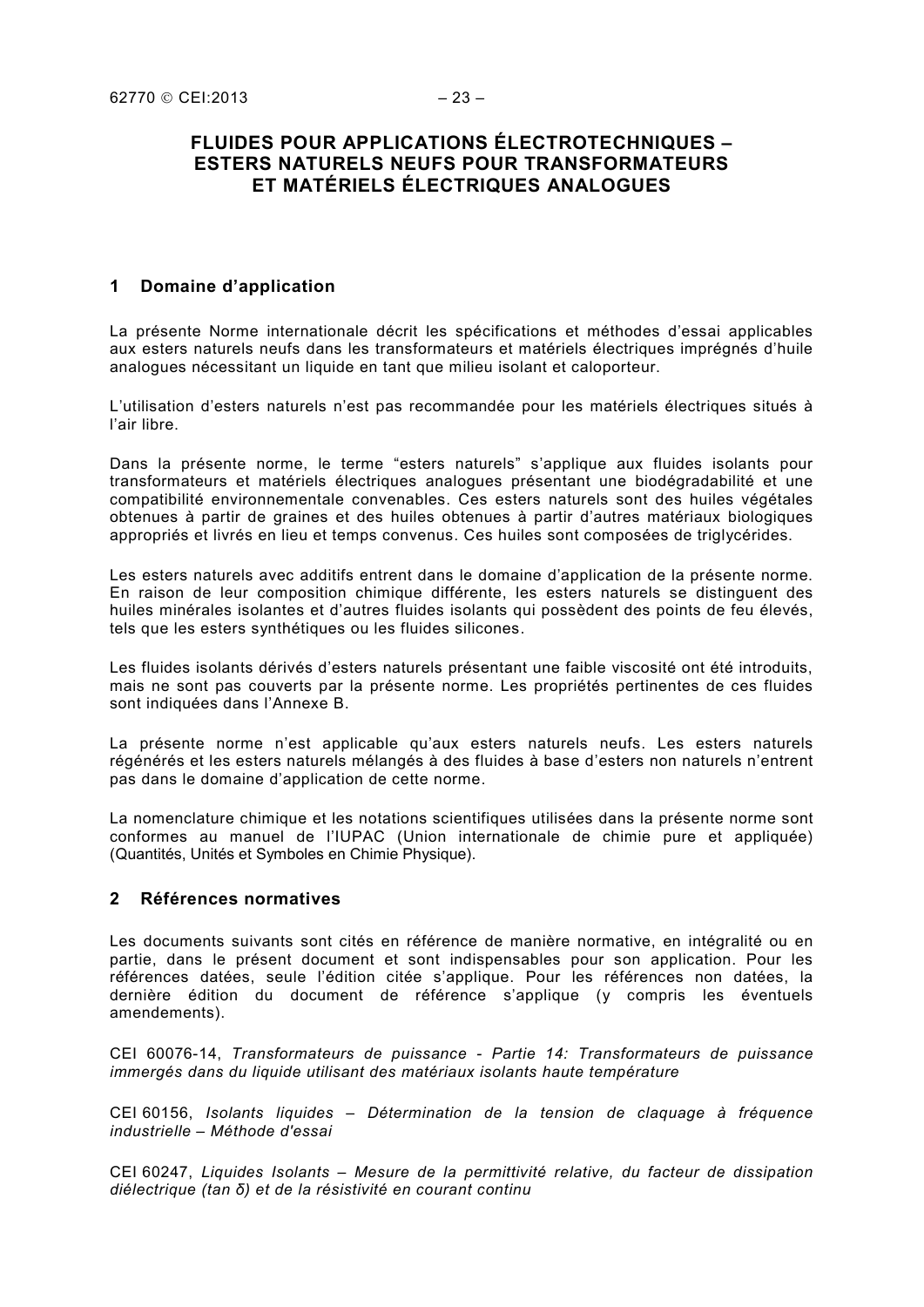CEI 60296, *Fluides pour applications électrotechniques – Huiles minérales isolantes neuves pour transformateurs et appareillages de connexion*

CEI 60475, *Méthode d'échantillonnage des diélectriques liquides*

CEI 60666, *Détection et dosage d'additifs spécifiques présents dans les huiles minérales isolantes*

CEI 60814, *Isolants liquides – Cartons et papiers imprégnés d'huile – Détermination de la teneur en eau par titrage coulométrique de Karl Fischer automatique*

CEI 61100, *Classification des liquides isolants selon le point de feu et le pouvoir calorifique inférieur[1](#page-14-0)*

CEI 61125:1992, *Isolants liquides neufs à base d'hydrocarbures – Méthodes d'essai pour évaluer la stabilité à l'oxydation*

CEI 61198, *Huiles minérales isolantes – Méthodes pour la détermination du 2-furfural et ses dérivés*

CEI 61619, *Isolants liquides – Contamination par les polychlorobiphényles (PCB) – Méthode de détermination par chromatographie en phase gazeuse sur colonne capillaire*

CEI 61620, *Isolants liquides – Détermination du facteur de dissipation diélectrique par la mesure de la conductance et de la capacité – Méthode d'essai* 

CEI 62021-3, *Liquides isolants – Détermination de l'acidité – Partie 3: Méthodes d'essai pour les huiles non minérales isolantes[2](#page-14-1)*

CEI 62535:2008, *Liquides isolants – Méthode d'essai pour la détection du soufre potentiellement corrosif dans les huiles usagées et neuves*

CEI 62697-1, *Méthodes d'essai pour la détermination quantitative des composés de soufre corrosif dans les liquides isolants usagés et neufs – Partie 1: Méthode d'essai pour la détermination quantitative du disulfure de dibenzyle (DBDS)*

ISO 2592, *Détermination des points d'éclair et de feu – Méthode Cleveland à vase ouvert*

ISO 2719, *Détermination du point d'éclair – Méthode Pensky-Martens en vase clos*

ISO 3016, *Petroleum products – Determination of pour point*  (disponible en anglais seulement)

ISO 3104, *Produits pétroliers – Liquides opaques et transparents – Détermination de la viscosité cinématique et calcul de la viscosité dynamique*

ISO 3675, *Pétrole brut et produits pétroliers liquides – Détermination en laboratoire de la masse volumique – Méthode à l'aréomètre*

ISO 12185, *Pétroles bruts et produits pétroliers – Détermination de la masse volumique – Méthode du tube en U oscillant*

—————————

<span id="page-14-0"></span><sup>1</sup> Retirée en 2009 et remplacée partiellement par la CEI 61039.

<span id="page-14-1"></span><sup>2</sup> A publier.